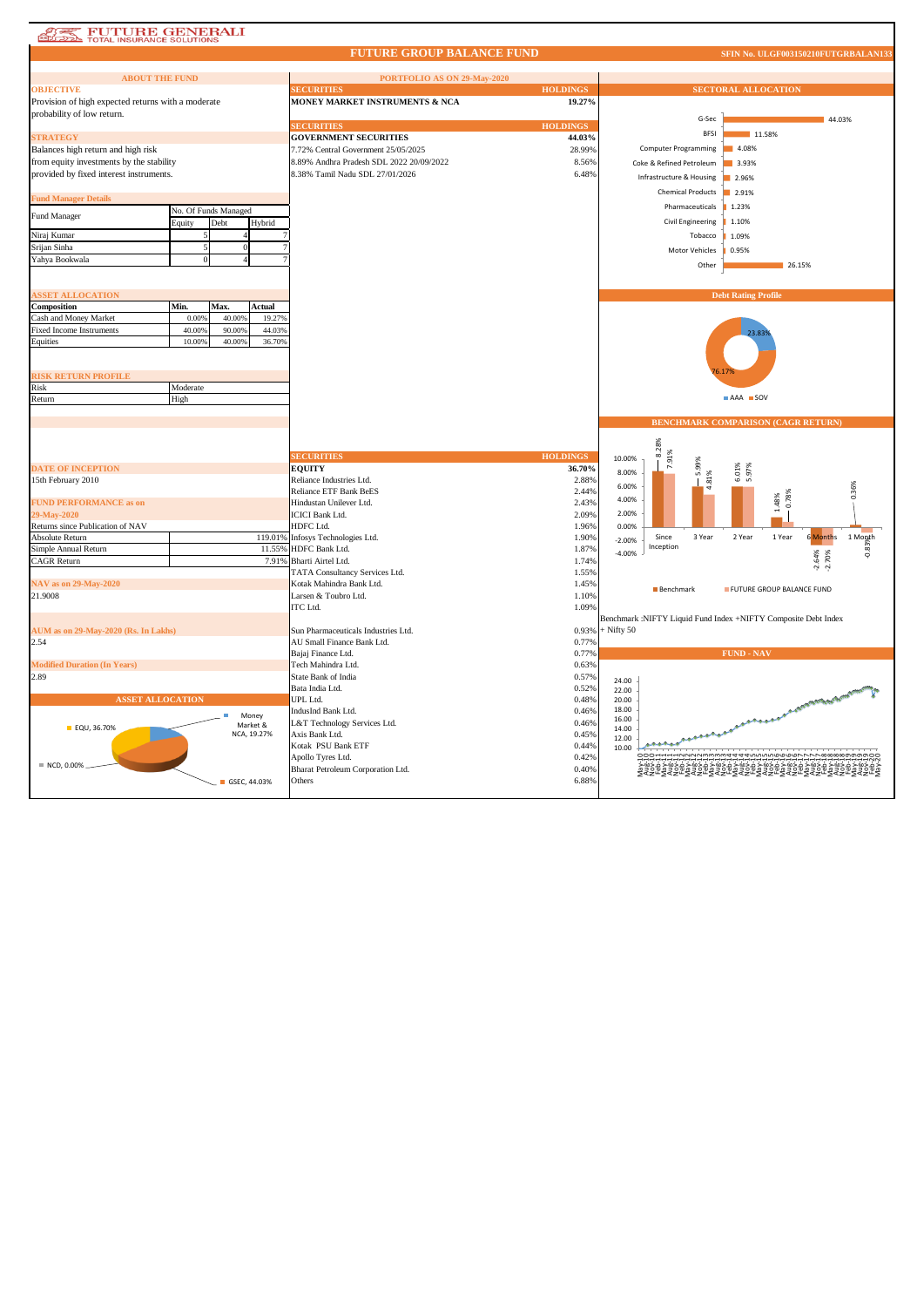## **ATE FUTURE GENERALI**

**GROUP INCOME FUND**

| <b>ABOUT THE FUND</b>                                     |                 |                      |                 | PORTFOLIO AS ON 29-May-2020                                   |                 |                                           |                                                                                        |  |
|-----------------------------------------------------------|-----------------|----------------------|-----------------|---------------------------------------------------------------|-----------------|-------------------------------------------|----------------------------------------------------------------------------------------|--|
| <b>OBJECTIVE</b>                                          |                 |                      |                 | <b>SECURITIES</b>                                             | <b>HOLDINGS</b> | <b>SECTORAL ALLOCATION</b>                |                                                                                        |  |
| This fund aims to provide stable returns by investing in  |                 |                      |                 | MONEY MARKET INSTRUMENTS & NCA                                | 4.18%           |                                           |                                                                                        |  |
| assets with relatively low to moderate level of risk. The |                 |                      |                 |                                                               |                 |                                           |                                                                                        |  |
| fund will invest in fixed income securities such as Govt. |                 |                      |                 | <b>SECURITIES</b>                                             | <b>HOLDINGS</b> | Infrastructure & Housing                  | 31.79%                                                                                 |  |
| Securities, Corporate Bonds & any other fixed income      |                 |                      |                 | <b>GOVERNMENT SECURITIES</b>                                  | 30.97%          |                                           |                                                                                        |  |
| investments along with Money Market Instruments for       |                 |                      |                 | 7.10% GUJARAT SDL 2030 05/02/2030                             | 8.28%           |                                           |                                                                                        |  |
| liquidity.                                                |                 |                      |                 | 7.72% Gsec 2049 15/06/2049                                    | 5.67%           | G-Sec                                     | 30.97%                                                                                 |  |
|                                                           |                 |                      |                 | 08.25 Maharashtra SDL 2025 10/06/2025                         | 5.44%           |                                           |                                                                                        |  |
|                                                           |                 |                      |                 | 0% CS 17 DEC 2027 UL                                          | 4.99%           | <b>BFSI</b>                               | 23.99%                                                                                 |  |
|                                                           |                 |                      |                 | 8.24% Gsec 2027 15/02/2027                                    | 2.23%           |                                           |                                                                                        |  |
|                                                           |                 |                      |                 | 8.15% MAHARASHTRA SDL 2025 26/11/2025                         | 2.18%           |                                           |                                                                                        |  |
|                                                           |                 |                      |                 | 7.4% Central Government 09/09/2035                            | 2.18%           | Coke & Refined Petroleum                  | 9.06%                                                                                  |  |
|                                                           |                 |                      |                 |                                                               |                 |                                           |                                                                                        |  |
|                                                           |                 |                      |                 |                                                               |                 |                                           |                                                                                        |  |
| <b>Fund Manager Details</b>                               |                 |                      |                 |                                                               |                 | Other                                     | 4.18%                                                                                  |  |
| Fund Manager                                              |                 | No. Of Funds Managed |                 |                                                               |                 |                                           |                                                                                        |  |
|                                                           | Equity          | Debt                 | Hybrid          |                                                               |                 |                                           |                                                                                        |  |
| Niraj Kumar                                               |                 |                      |                 | <b>SECURITIES</b>                                             | <b>HOLDINGS</b> |                                           | <b>Debt Rating Profile</b>                                                             |  |
| Yahya Bookwala                                            |                 |                      |                 | <b>CORPORATE DEBT</b>                                         | 64.85%          |                                           |                                                                                        |  |
|                                                           |                 |                      |                 | 9.05% Reliance Industries Ltd. 17/10/2028                     | 9.06%           |                                           |                                                                                        |  |
|                                                           |                 |                      |                 | 8.65% L&T Finance Ltd. 2026                                   | 8.78%           |                                           |                                                                                        |  |
|                                                           |                 |                      |                 | 7.90% Bajaj Finance Ltd. 2030 - Option II                     | 8.55%           |                                           |                                                                                        |  |
| <b>ASSET ALLOCATION</b>                                   |                 |                      |                 | 8.67% Tata Capital Financial Services Ltd. 2025               | 6.66%           |                                           |                                                                                        |  |
| Composition                                               | Min.            | Max.                 | Actual          | 8.05% Housing Development Finance Corporation Ltd. 22/10/2029 | 6.47%           |                                           |                                                                                        |  |
| Cash and Money Market<br><b>Fixed Income Instruments</b>  | 0.00%<br>60.00% | 40.00%<br>100.00%    | 4.18%<br>95.82% | 8.00% IREDA 24/09/2029<br>7.79% PFC 2030 22/07/2030           | 4.29%<br>4.26%  |                                           |                                                                                        |  |
| Equities                                                  | 0.00%           | 0.00%                | 0.00%           | 7.43% NABARD GOI 2030 31/01/2030                              | 4.18%           |                                           | AAA SOV                                                                                |  |
|                                                           |                 |                      |                 | 7.40% IREDA 2030                                              | 4.14%           |                                           |                                                                                        |  |
|                                                           |                 |                      |                 | 7.44% PFC 2027 11/06/2027                                     | 4.11%           |                                           | <b>BENCHMARK COMPARISON (CAGR RETURN)</b>                                              |  |
| <b>RISK RETURN PROFILE</b>                                |                 |                      |                 | Others                                                        | 4.34%           |                                           |                                                                                        |  |
| Risk                                                      | Low To Moderate |                      |                 |                                                               |                 |                                           |                                                                                        |  |
| Return                                                    | High            |                      |                 |                                                               |                 | 18.32%<br>20.00%                          |                                                                                        |  |
|                                                           |                 |                      |                 |                                                               |                 | 18.00%                                    |                                                                                        |  |
|                                                           |                 |                      |                 |                                                               |                 | 13.04%<br>16.00%                          | 12.86%                                                                                 |  |
|                                                           |                 |                      |                 |                                                               |                 | 14.00%<br>12.00%                          | 9.37%                                                                                  |  |
|                                                           |                 |                      |                 |                                                               |                 | 10.00%                                    | 5.45%                                                                                  |  |
|                                                           |                 |                      |                 |                                                               |                 | 8.00%                                     | 2.22%                                                                                  |  |
| <b>DATE OF INCEPTION</b>                                  |                 |                      |                 |                                                               |                 | 6.00%<br>4.00%                            |                                                                                        |  |
| 31st March 2019                                           |                 |                      |                 |                                                               |                 | 2.00%                                     |                                                                                        |  |
| <b>FUND PERFORMANCE as on</b>                             |                 |                      |                 |                                                               |                 | 0.00%                                     |                                                                                        |  |
| 29-May-2020                                               |                 |                      |                 |                                                               |                 | Since Inception                           | 1 Year<br>6 Months<br>1 Month                                                          |  |
| Returns since Publication of NAV                          |                 |                      |                 |                                                               |                 |                                           |                                                                                        |  |
| Absolute Return                                           |                 |                      | 21.64%          |                                                               |                 | <b>Benchmark</b>                          | FUTURE GROUP INCOME FUND                                                               |  |
| Simple Annual Return                                      |                 |                      | 18.58%          |                                                               |                 |                                           |                                                                                        |  |
| <b>CAGR Return</b>                                        |                 |                      | 18.32%          |                                                               |                 | Benchmark : NIFTY Composite Debt Index    |                                                                                        |  |
|                                                           |                 |                      |                 |                                                               |                 |                                           |                                                                                        |  |
| NAV as on 29-May-2020                                     |                 |                      |                 |                                                               |                 |                                           |                                                                                        |  |
| 12.16360                                                  |                 |                      |                 |                                                               |                 |                                           |                                                                                        |  |
|                                                           |                 |                      |                 |                                                               |                 |                                           |                                                                                        |  |
| AUM as on 29-May-2020 (Rs. In Lakhs)                      |                 |                      |                 |                                                               |                 |                                           |                                                                                        |  |
| 503.73                                                    |                 |                      |                 |                                                               |                 |                                           | <b>FUND - NAV</b>                                                                      |  |
|                                                           |                 |                      |                 |                                                               |                 |                                           |                                                                                        |  |
| <b>Modified Duration (In Years)</b><br>6.13               |                 |                      |                 |                                                               |                 | 12.00                                     |                                                                                        |  |
|                                                           |                 |                      |                 |                                                               |                 | 11.50                                     |                                                                                        |  |
| <b>ASSET ALLOCATION</b>                                   |                 |                      |                 |                                                               |                 |                                           |                                                                                        |  |
|                                                           |                 |                      |                 |                                                               |                 | 11.00                                     |                                                                                        |  |
| п<br>Money                                                |                 |                      |                 |                                                               |                 | 10.50                                     |                                                                                        |  |
| Market &<br>NCA, 4.18%                                    |                 |                      |                 |                                                               |                 | 10.00                                     |                                                                                        |  |
|                                                           |                 |                      |                 |                                                               |                 |                                           | $1ul-19$                                                                               |  |
| GSEC.                                                     |                 | NCD,                 |                 |                                                               |                 | Apr-19<br>Mar-19<br>$May-19$<br>$J$ un-19 | Aug-19<br>$Sep-19$<br>$Oct-19$<br>Nov-19<br>Dec-19<br>$Jan-20$<br>$Feb-20$<br>$Mar-20$ |  |
|                                                           |                 | 30.97%               |                 |                                                               |                 |                                           |                                                                                        |  |
|                                                           |                 |                      |                 |                                                               |                 |                                           |                                                                                        |  |
|                                                           |                 |                      |                 |                                                               |                 |                                           |                                                                                        |  |
|                                                           |                 |                      |                 |                                                               |                 |                                           |                                                                                        |  |